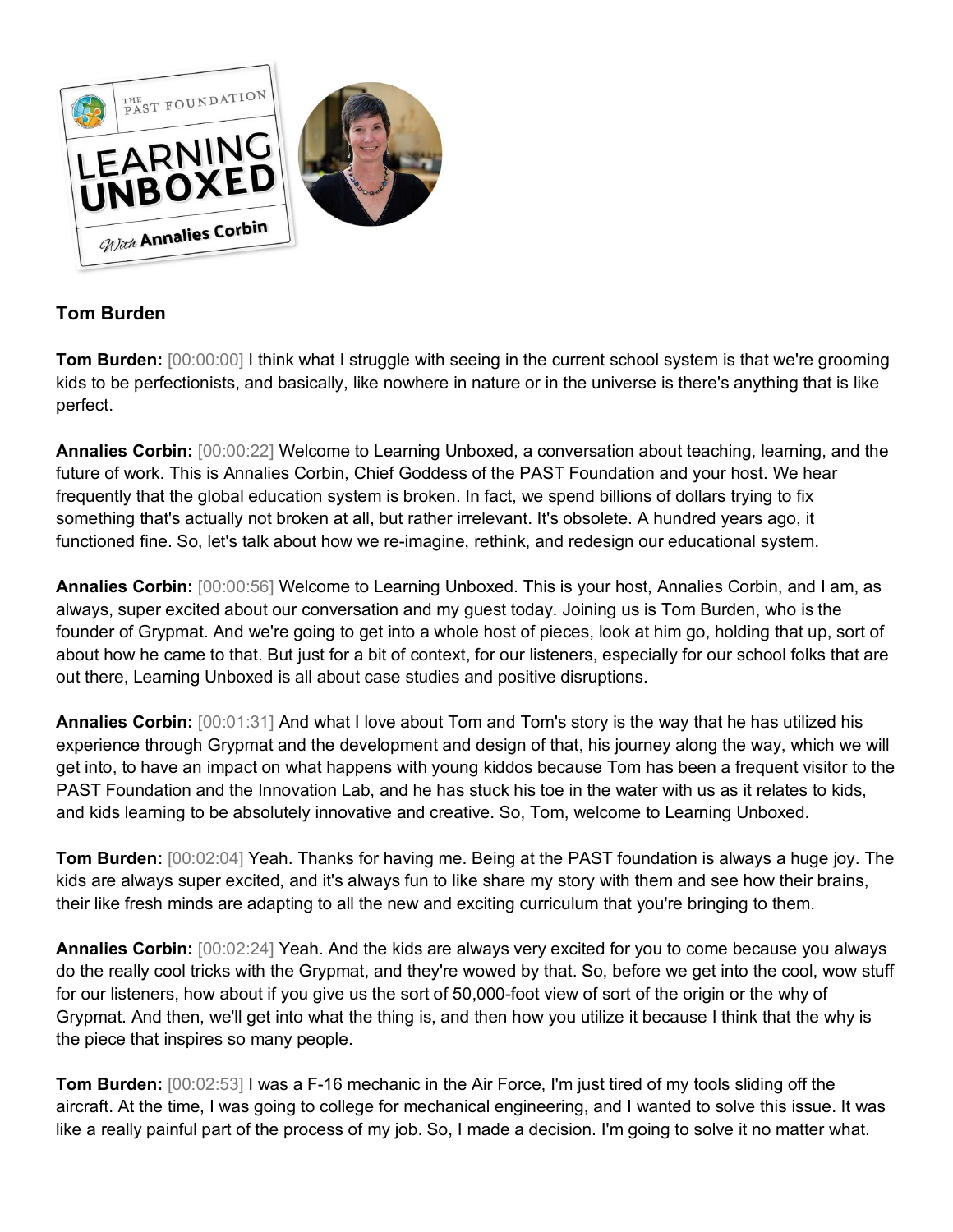And I had all these crazy ideas of like having a magnetic vest and like sticking the tools to me in like having strings to like hold onto the tools and like have them be stretchy, so you reach where you're working.

**Tom Burden:** [00:03:30] And later, I was sitting in my mom's car and I noted she had the non-slip mat on her dashboard, keep her cellphone in place when driving. And at the time, I never seen any material like that. And I was like, wow, we can make these larger for tools. I was like, mom, where did you get this? And my mom, she's an extreme couponer. So, she goes to a bunch of stores all over and she's getting things for free or super cheap all the time.

**Tom Burden:** [00:03:59] So, she's like, I don't know. She gave me a list of like five stores and I was like, mom, it's going to take a lot of time trying to find this. And I ended up finding it at CVS. Just continued with the process and started prototyping in my basement for three years, and then finally came up with the Grypmat. So, this is our medium size. It's flexible, it's non-slip. And yeah, it's perfect size for tools.

**Tom Burden:** [00:04:30] And yeah, I guess the why of why I did it was, I was—I guess what I explain to people is like when they're trying to find like their purpose or what they want to do is find something that's really personal to you and find something that's like very—like what's your unique ability? So, my unique ability is finding efficiencies with physical products. So, something that's very personal to me is I was a F-16 mechanic. This was like what I do every single day. And finding something that you're really passionate about.

**Tom Burden:** [00:05:09] And to me, like a hack of finding something that you're really passionate about, sometimes, that's hard to do. Find something that you really do not like. Something that you hate. So, I hate seeing inefficient processes in the military. So, I was like, my unique ability is creating physical products. I want to create a physical product to combat this issue of this inefficient system in the military. So, yeah, that's kind of like the big picture of like what kept me going, wanting to keep pursuing it. I mean, it was like three years working in a basement, which was a long time. I call it the dark age.

**Annalies Corbin:** [00:05:50] It is a long time, but in the greater scheme of things, not really, if you think about sort of the time span of innovation, of most innovations. And one of the things that I love about what you were just saying is that you tapped into your talent. You have this talent around recognizing dysfunction and systems and wanting to be able to sort of right that wrong, I guess, if you will, the disconnect of that system's approach. But your super power was that you could literally work at and come up with a solution. And we tell our teachers, we tell schools, we tell community folks this all the time: tap into the thing that you're passionate about.

**Annalies Corbin:** [00:06:31] And if you can use that passion for the greater good — whether it be for yourself, for your students, for your communities, for consumers, for aviation mechanics — you can, in fact, change the world for the better. But oftentimes, I think people get so stuck in the box they feel like is theirs, whether they own it or they put themselves there or they were placed there. Oftentimes, folks have a really, really hard time of stepping out of what they perceive they're supposed to be doing to be able to think creatively. You didn't have that problem at all.

**Tom Burden:** [00:07:07] Yeah. I mean, there was a phase that it was kind of like, I did get some backlash from others. Some people have said, you can't have anything sit on on the jet. You shouldn't make these new products. And I just kept asking for certain things until I was given an answer or I just kept asking, if someone said, no, this can't be done, then I would figure out if that is like their responsibility to make that decision. Like I remember, I was trying to make the grip mats form-fitted to the jet so I would get a lot of measurements on the aircraft, the thing is, I needed to ask permission to get measurements.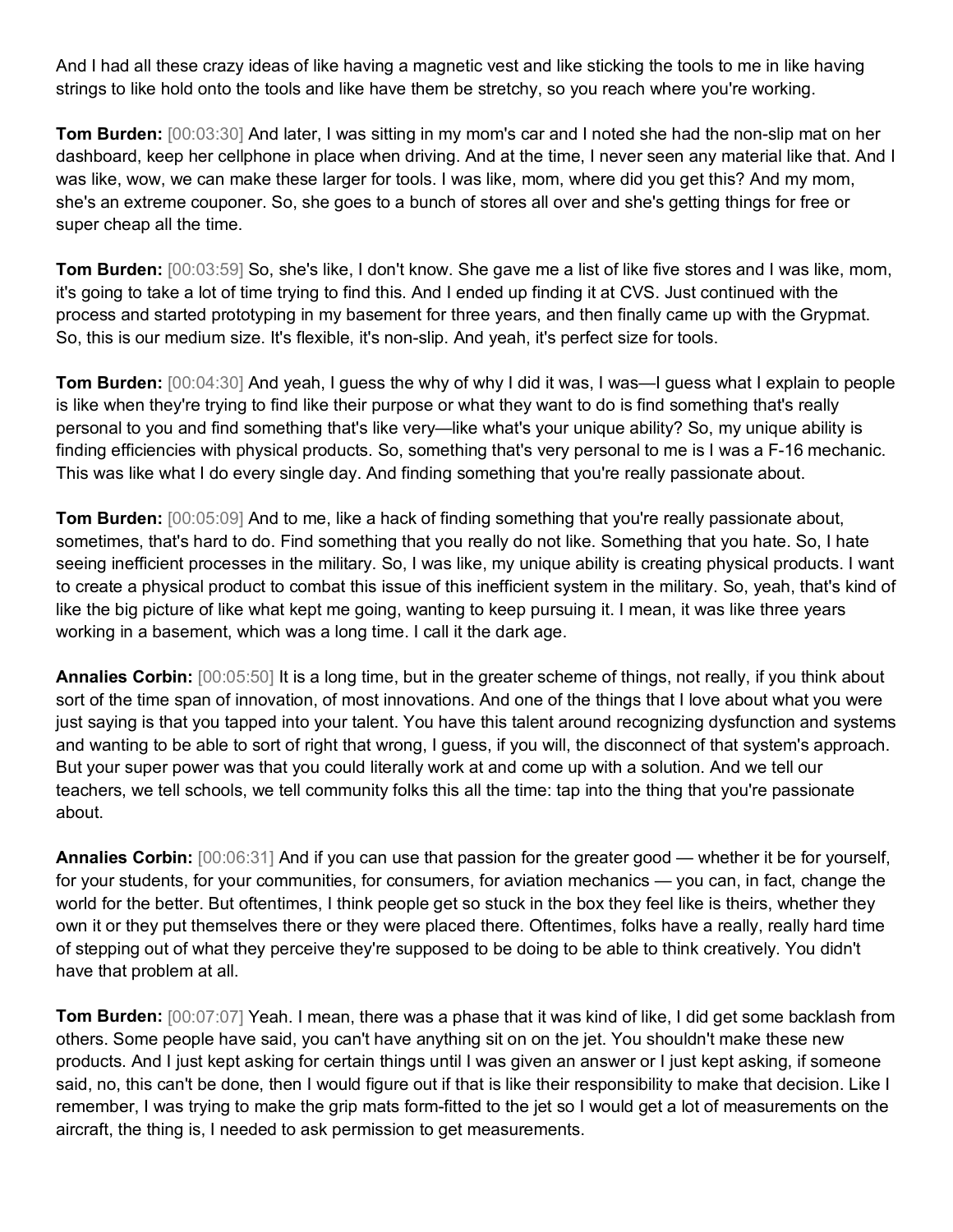**Tom Burden:** [00:07:54] So, what happened was the first day I went there, I was wearing normal clothes, I wasn't in my uniform, but it was on a Tuesday. And every Tuesday, it was like dress down day where you could just wear your civilian clothes. And I asked, and they're like, yeah, sure. So then, the next day, I'm still in my civilian clothes and everyone else is in the uniform, and I thought I was going to get tackled. I had to take in measurements on the jet. And they were like, what are you doing? I was like, yo, I got-

## **Annalies Corbin:** [00:08:23] What are you doing? And who are you?

**Tom Burden:** [00:08:25] I was like, I got permission yesterday. Like here's my I.D. Like I'm part of the weapons shop. Like this is my supervisor. And then like they just took my ID, and took a couple of things, and like left, and then they came back and was like, yeah, you're good. I was like, Thank God. So, yeah, there was definitely like a lot of like resistance. And I guess what was interesting is just with my persistence, it just kind of got people to the point where there is like, all right, like we're just going to let him dry it.

**Annalies Corbin:** [00:09:10] We're going to let this guy with this crazy idea run with this, and we're going to see what happens. It's interesting because over the years, as we've been thinking about how best to teach, not just innovation, but the design and development components of innovation. It's been one of those pieces that's been really, really difficult because people are generally afraid to embrace that creative side or that innovative side.

**Annalies Corbin:** [00:09:43] And part of it is it's not, I think, from a lack of confidence and, hey, I can be innovative, but there's this great fear of putting something that is somewhat of you out into the world. So, did you, at any point, have that same type of internal battle or for you, was it just like, I've got to solve this problem, so I'm just going to pound until I get it done? Well, what was that for you?

**Tom Burden:** [00:10:10] Yeah. There is definitely like an issue of understanding regulations or materials that could be on the jet. There is a lot of, especially with the military, you can wrap yourself up with so much analysis paralysis of like what can and can't be done that you could just be sitting still forever. So, it's like-

**Annalies Corbin:** [00:10:31] So, what did you say? You said analysis paralysis?

**Tom Burden:** [00:10:35] Yeah. So, I just constantly try to figure everything out. I think, honestly, one of my strongest points of what I do is that I was a C-average student in high school and in college. So, like the concept of perfectionism, like I don't really have that. And also, like I think what I struggle with seeing in the current school system is that we're grooming kids to be perfectionists. And basically, like nowhere in nature or in the universe is there's anything that is like perfect.

**Tom Burden:** [00:11:15] But in the school system, you can get perfect, you can get an A. Because I had an intern who, he was like a 3.9 GPA, and like just to tease them a little bit in the interview, I was like, "Why wasn't it 4.0?" Now, as like a 2.9'er, that was like a joke. But a 3.9'er, he was like, honestly, it bothers me, and I should have done whatever I could to get a 4.0. And I realized he was becoming a perfectionist, and it was slowing a lot of our processes down because what happens is like I called the C-plus theory of like a lot of times, especially in the startup world, you could get what I consider a C-plus in like two hours, but to get that Aplus might take two weeks to a month.

**Tom Burden:** [00:12:08] So, in reality, you lost a month. So, when it comes to the startup world, it's not about you pick option A or option B, it's like how much time did you take to pick up whatever option. Because like just pick option A, test it out. If it fails, fine, we're doing option B. But like that's not how the school system like trains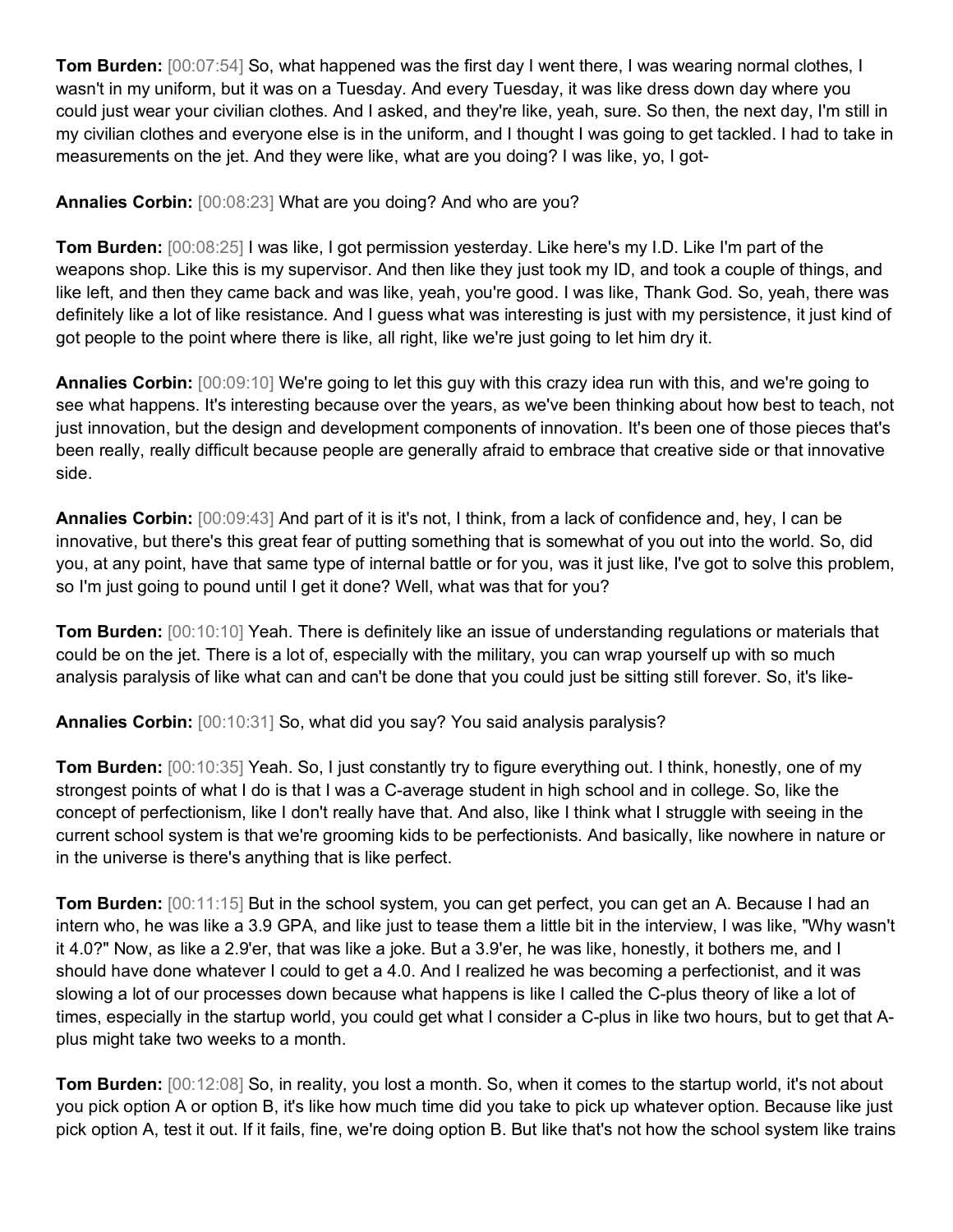kids. It's really like, stop, slow down, pick the right decision, it doesn't matter how much time that you take unless if there's like a time test.

**Tom Burden:** [00:12:43] But what happened was I feel like I found this one day, we had a trade show. And he goes, what's the perfect trade show? And I was like, I never thought about that. Whenever I think of a trade show, it's like what's the best I possibly can do in that trade show? And I was like, well, what do you think is a perfect trade show? And he goes, we sell out all of our products. And I go, okay. So, we sell it by the end of the week. Yeah. So, by the end of the week.

**Tom Burden:** [00:13:18] Okay. What would happen if we sold out everything by the first day? Would that be a more perfect trade show? He's like, yeah, I guess I would be better, right? I said, "If we sell our everything on the first day, that means we mis-estimated our sales and our inventory, and that would be a huge failure." And he was just like, oh, my gosh, like there's not like I couldn't tell him what his A-plus was.

**Annalies Corbin:** [00:13:48] And he was desperate for you to help him find it, right? So, that was just part of his push back. And that's actually a really intriguing analogy. And I appreciate very much of you saying that because it's one of the things that I hear frequently when we're talking with schools or communities about why aren't the traditional sort of trajectory of education is not the one we should be using, why it's not currently relevant in its form today because we do get a lot of push back.

**Annalies Corbin:** [00:14:25] I talk frequently about the fact that imagine if we sort of took and we meshed these ideologies that come out of startup, and R&D, and full-on embedded industry internship or apprenticeship. And what would happen if you took all the best of those elements, and you mixed them all together, and said, this is what school should be, right? Which is a lot of the work that we do at the Innovation Lab. But the push back I get all the time is that we forget, A, to let kiddos fail, back to your point.

**Annalies Corbin:** [00:15:03] There's so much learning that happens in that moment and there's as much, if not more, in that modification of figuring out what didn't work and how do we swap that again? So, it's one of the things that I do truly appreciate about your story and the journey. What happened, Tom, along the way that landed you at Shark Tank? It's a piece of your story everyone wants to talk about it. So, we might as well just put that out there. But at some point, you go from your mom's basement to a national stage.

**Tom Burden:** [00:15:38] Yeah. So, it was actually my basement, but-

**Annalies Corbin:** [00:15:41] Oh, it wasn't mom's basement. Okay. Clarifying. Good to know.

**Tom Burden:** [00:15:46] Yeah. Mom's are dad's bar in my basement. But yes. So, the very first trade show was at Oshkosh, Wisconsin. It's the world's biggest air show. And went there with 600 Grypmats. And that was the first time I was ever going to sell it. And at this point, so this was like summer of 2016. And this is about three-and-a-half to four years in, which was like crazy because—so, one thing I say for people who have a startup or something new, especially that person who's like I call the garage founder or the basement founder, someone who like doesn't have any resources, doesn't have any like, network or money, what you think will happen on day one most likely will happen on year three because you're like, oh, I got this cool product, like everyone should buy it, right?

**Tom Burden:** [00:16:46] And then, like it's going to take about three years like to get to that spot that you think that you'll be at right away. And that's what happened. Like three years later, like I'm at a trade show and it really starts to sell. So, the crazy part is, so I had 600 Grypmats. I loaded up this truck and trailer, and I had so many Grypmats in there like I couldn't see out the passenger window. So, I went from Toledo, drove up to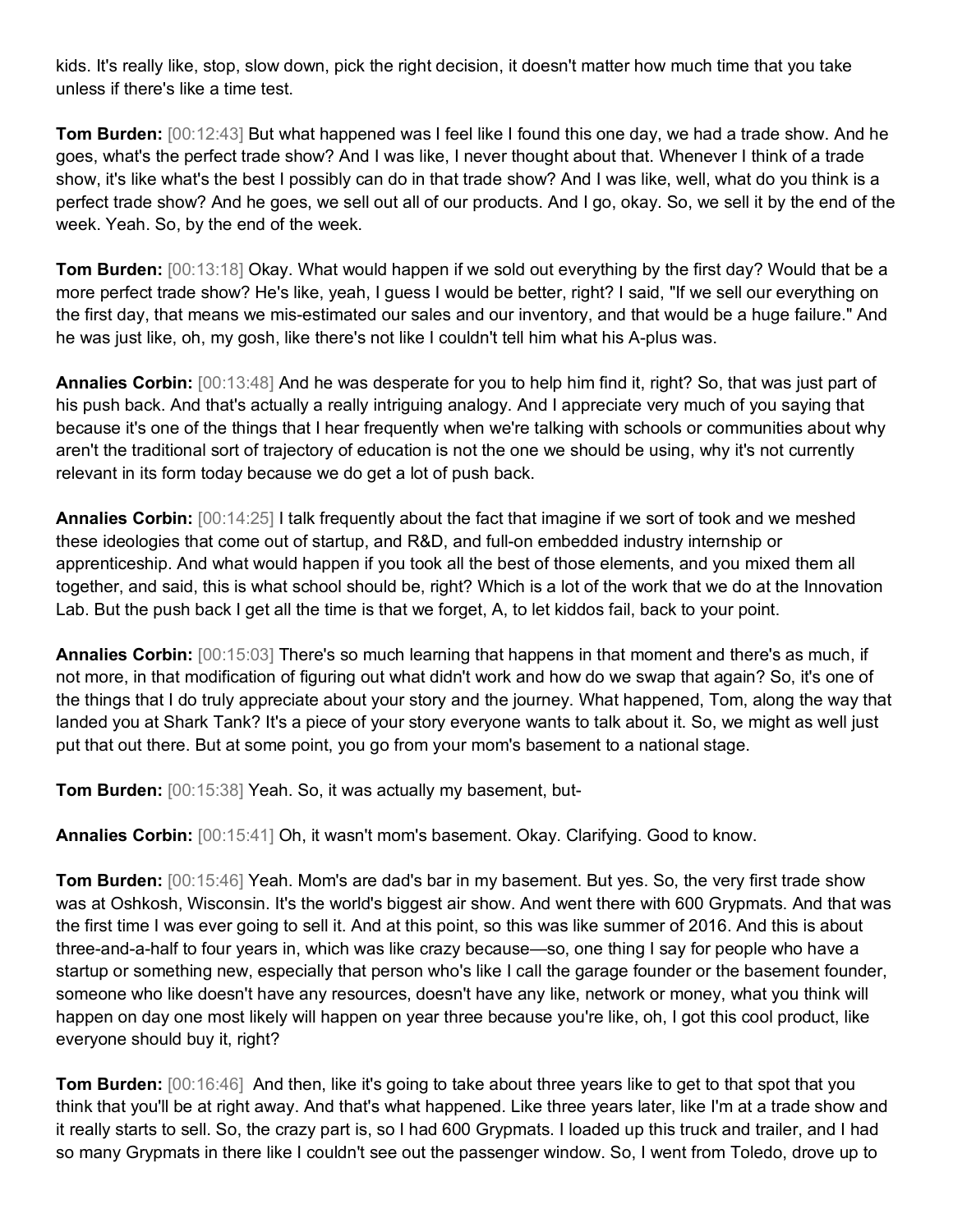Kalamazoo, Michigan to pick them up, and then drove from Kalamazoo, Michigan around the lake over to Oshkosh, Wisconsin.

**Tom Burden:** [00:17:31] So, it's like at least a six-hour drive. And I get there and I forgot to bring a dolly to like help unload everything, and it's just me. So, I see this guy who's across from my booth and he has a dolly. And I said, if I help you unload your truck, can I borrow your dolly. He goes, yeah, sure. So, I'm unloading my Grypmats and he comes over to help me, and he goes, he's like, what is this? So, I pull one out and shown them to him. He's like, wow, I've never seen anything like this.

**Tom Burden:** [00:18:02] And I go, yeah, it's brand new. I'm launching this at the show. And he goes, wow. He's like, I'm normally in the automotive industry. This is something that we could use on cars. And he was at the show selling just like bug wax. It was like Rain-X for bugs. So, like when you hit a bunch of bugs with your plane, they wipe off. So, first day, I sold 13. And I remember before the show happened, I'm like I've been getting a ton of feedback from mechanics like these are going off the shelves. It's going to be great.

**Tom Burden:** [00:18:41] I was like, I could probably like drive at night over to Kalamazoo, Michigan, pick up more Grypmats and come back. But after the first day, I was like, man, I sold 13, I really hope I can just like see out my passenger window by the time we're done here. I was like, I remember at the time, I called this girl I was dating, she lives out in Vegas now, but I was like, I don't think this is going to work, like I remember telling someone like, yeah, it's not going to be as big as I thought it would be.

**Tom Burden:** [00:19:19] So, one thing I will say a lot is no opportunity will be lost due to my emotion, which means like because I know something doesn't work doesn't mean that I'm not going to try harder, just as hard. So, I would go in early. I would stay in late. I was actually crashing afterparties to like bring up this little tripod to hold a Grypmat, and like selling it at the afterparties. And like, I'm going to afterparties, where I don't know who's throwing the party, I don't know the people who are at the party. And I'm just like trying to sell it.

**Tom Burden:** [00:19:58] So, super awkward when you're like crashing a party and you're trying to sell stuff. And yeah, sales started to snowball and people would be like, hey, I saw someone post this on Twitter. I saw this, someone was trying to sell it at an afterparty. I was that. I was like, that was me. And then, I remember, so the second last day, vendors would come by, and they'd be like, looks like you're doing well, but last day, a lot of vendors won't be here. They'll come in late because we probably won't sell anything because it's the slowest day.

**Tom Burden:** [00:20:39] And they just kept telling me like I'm going to have low sales that day. And I remember on the way there, I was like screaming in the car. I will sell a hundred Grypmats. I will sell a hundred Grypmats. And by the end of that day, I sold 101. And then, right after I got done figuring out how many I sold, the guy that I borrowed the dolly from that said it could be used in automotive, he came across the aisle and he said, hey, I see you got some extra Grypmat, so I'd like to be a distributor.

**Tom Burden:** [00:21:13] Can I buy everything that you have left? And because what was going to happen was I was going out to load everything back up on the trailer, and then drive it all the way back to Kalamazoo, Michigan, to drop them off and down to Toledo. And I was like, let's do it. And I used his dolly to load my Grypmats in his trailer, and he lived like an hour south from there, which was like on my way back. I remember that day, he gave me a check for \$10,240.

**Tom Burden:** [00:21:48] And I remember, I thought it was fake. And I was like, I think the bank was closed because it was at the end of the day and I had an old roommate in Milwaukee. And I stayed there and I was like talking to them about what do I do with the check. Do I just deposit? I was like going to try to cash it so I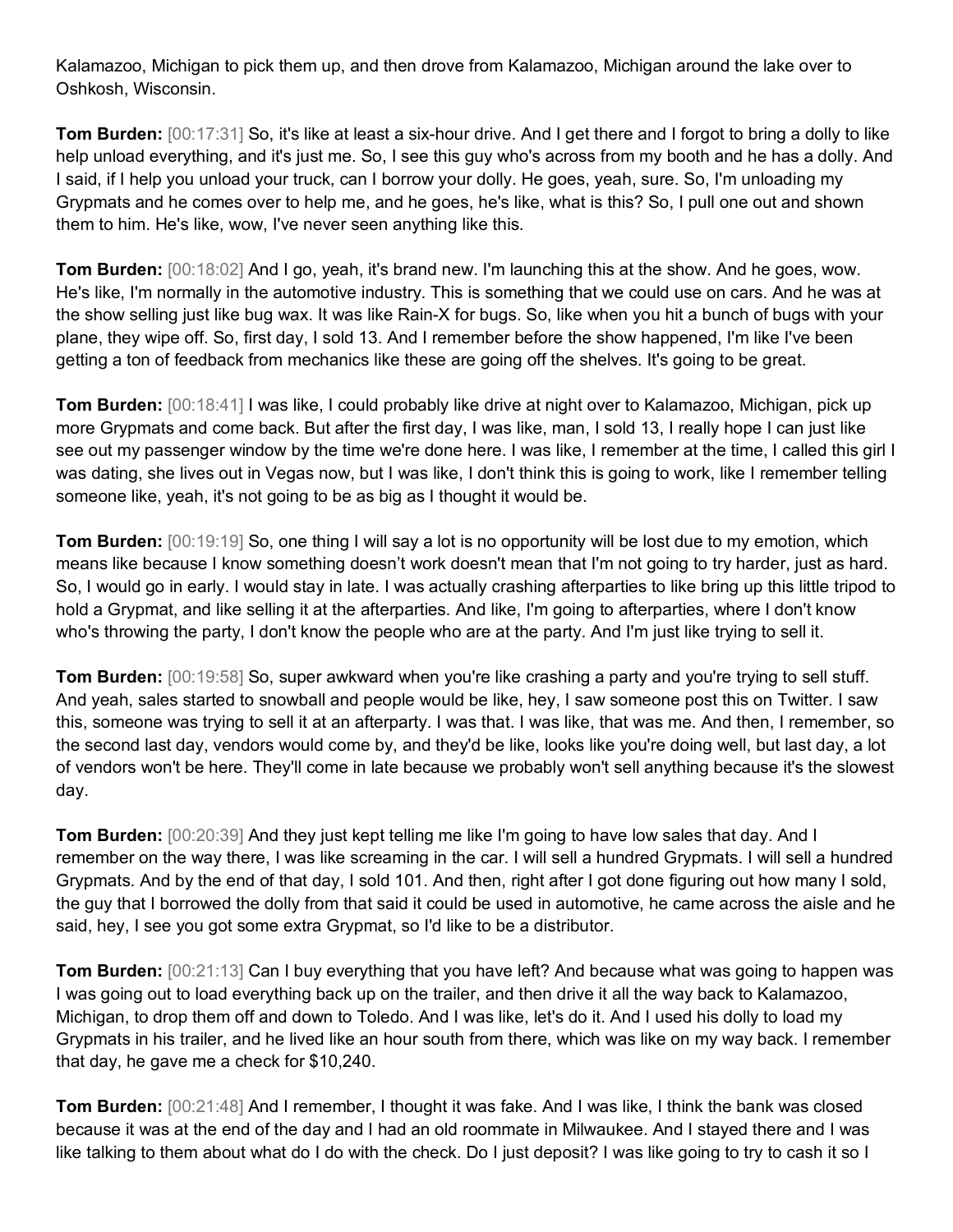could get the money out if it was a fake. And then, I just deposited that, and I was like, yeah, deposit the check. And I was like, wow. Like who has this kind of money just to like throw out a product that you don't even know is going to work.

**Tom Burden:** [00:22:32] And just from like the last day of like really selling a lot and having high traffic, he saw that, he was like, I know I could sell this. So, yeah. So, just having that kind of hustle, like really snowballed into like getting more sales. Like I would say out of trade shows, I would say the Grypmat team is probably the most effective, like dollar per dollar that you spend on a trade show because I've made all the wrong mistakes of paying—there's a lot of rules of having a trade show and like there, it's kind of surrounded by a union that you had to pay the union a ton to set anything up.

**Tom Burden:** [00:23:17] So, for example, if you bring anything in that you cannot carry or it has more than two wheels, you have to pay a union worker to bring it in. So, usually, the union workers are getting paid like 60 to 80 dollars an hour at a minimum of like four hours. And then, you have to have a minimum of two people. So, just to like bring something in, do the math, that's a ton of money. So, everything's on two wheels. We can't have tools to like put your booth together.

**Tom Burden:** [00:23:49] So, we have between nuts and hand-assembled. So, I feel like just again, and again, and again, like hustling really hard with the trade shows got us more exposure, got us some sales. And then, there will be what I call Shark Tank scouts, people who get people signed up. One called me and was like, hey, we want you to be—or they said, "You'd be a good fit, so you should sign up online." So, the thing is the scouts, to my knowledge, they don't really give you like a heads up or like they don't give you a leg up. You just sign up like anyone else.

**Tom Burden:** [00:24:26] So, what happened was after all the trade shows, we did a kick starter to launch three new sizes, and that's how Shark Tank found me, was through kick starter. So, what happened was the day that you could sign up, they reached out to me, and I was talking to her on the phone, and she goes, what you need to do is create a video explaining your story and your product. And then, also do a written application. She goes, your kick starter video explains everything that we would need for the video, so if you give me a verbal commitment, I can submit your video application right now. You'll be the very first one. So, I was like, well, it's probably not going to get much better than that.

**Annalies Corbin:** [00:25:14] Yeah. Might as well, right?

**Tom Burden:** [00:25:15] So, yeah. So, by the time we got going from other trade shows, in about roughly 10 months, we had about \$400,000 in sales to rewind a year before that. I just came home from a deployment and we just were our first order of group mats was coming in from the factory. And they asked me to be a part of the show and sell like a a scout reached out to me. And we had no sale. And I was like, I don't want to be that guy on the show. It has no smell. So, I said no to them. And I, I was always wondering if that was the right decision. And then fast forward to now was able to apply again. And yeah, turns out it was the right decision.

**Annalies Corbin:** [00:26:01] Yeah. Yeah. It was the right decision.

**Tom Burden:** [00:26:07] Yeah. So, really quick, when you apply there's roughly like 60,000 people that apply. And then, the top like 1,000 will get their own producer. So, you'll get an email every once in a while, like, hey, you made it to the second round, you made it to the top 10,000, you made it to this stage. And then, when you get to top 1,000, that's when you get your own producer and they're trying to whittle it down to about 150.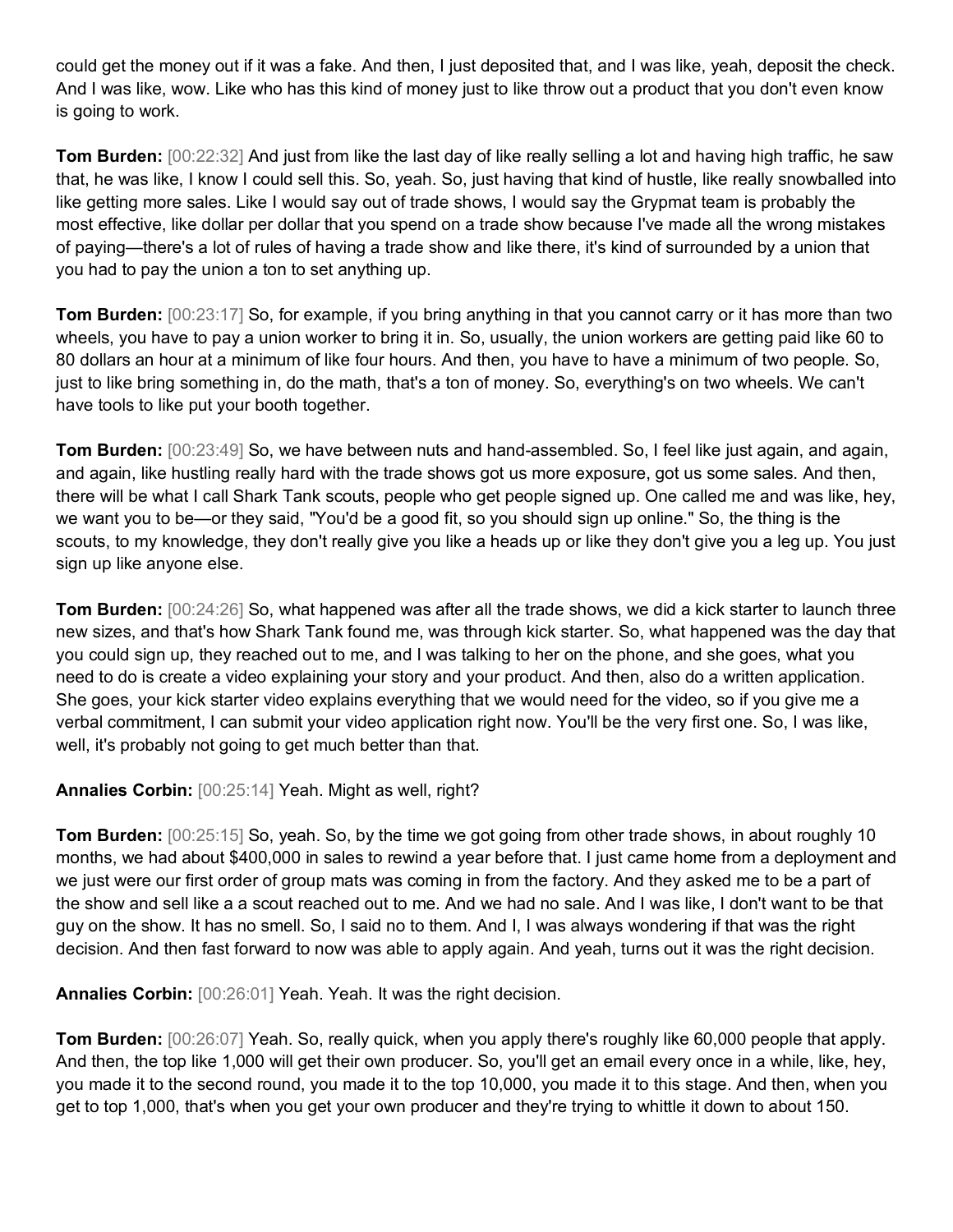**Tom Burden:** [00:26:32] So, they'll film about 150, then 120 will actually like air. So, you can film, get to do it, and everything, and still not air. And I know people that that's happened to. Man, that would be a nightmare. So, really persistent on like, the Shark Tank Group, what they really want is a story that's going to inspire people. So, if you have that story, what I kept pushing was the whole military side, veteran. And without that, I don't know if it's the same playing field, yeah.

**Annalies Corbin:** [00:27:13] It's hard to know. Story is an intriguing thing, right? Because story can lead you to lots of places, but it can also be really distracting if you're not careful. I want to spend the rest of our time digging in a little bit around two pieces that I think are probably fairly tangible as they relate to sort of the what or how as folks move into innovation, and innovative thinking, and entrepreneurship. So, the first one is that you already mentioned that your journey as a student wasn't that student that was out there that was seeking perfection.

**Annalies Corbin:** [00:27:54] And because of that, that you allowed yourself the space to not be that student, whether by design or otherwise, you had a really different mindset. But did that mindset necessarily fit well within school? And the reason I'm asking the question is I really sort of want to get at sort of the what prepared you to be successful in this journey versus the spaces or the gaps that if you could go back and redesign that K-12 system to have prepared you or prepared you differently?

**Annalies Corbin:** [00:28:28] It's that stuff right now, especially given what's happening in the world that everybody is wrestling with, what's the next iteration going to look like? And I think that it's really critically important that we tap into real people with real success and innovative stories to say what was the magic and how could we translate that magic into an experience that's equitable across the sort of K-12 spectrum. And I know that's a really deep question, Tom, but I have had you in our space and watching you interact with kids, and in particular the things that you tell kids, I'm thinking about the lemonade stand.

**Annalies Corbin:** [00:29:03] I don't know if you remember this or not. But for months those kids would come back and talk to me about the things you said to them when they were trying to convince you to buy their lemonade, right? And so, they got a huge amount out of that experience. And in the moment, you may not have even realized it was happening or that it would be so lasting, but the reality of it was that that was probably more meaningful than most of what they did the nine months prior to in school. So, my question is why?

**Tom Burden:** [00:29:32] I think something that was beneficial for me was that I didn't have an expectation for the outcome. So, someone who actually lives in Columbus, Ohio, I went to grew up with high school and everything, and he is like, my entire life. I felt like I was here and he was here. He supports education, everything. And he has like a very good job, but what I'm seeing is that he could do much more, but he has the expectation of like getting the initial success the very first time.

**Tom Burden:**  $[00:30:15]$  So, my expectation of me going out and doing something, my expectation is that I'll probably have to try harder and more times to get the average. So, if I want to get as high as he would get, I know I'm probably going to study way more, and then try way harder just to get the same thing. So, the problem is like when he goes out to do something outside of his like norm is that if he doesn't get that A-plus the very first time, he's out, and he can't.

**Tom Burden:** [00:30:47] So, it's very difficult for him to explore a new avenue because it has to be perfect the very first time. If he were to ever do a kick starter and like not raise 113,000 like I did, he would look at it as like a failure. So, the thing is, it's like yeah, I did one kick starter and it was successful, but I was working on it for years at that point. So, a lot of people would think, like the very first week, I'd do a kick starter and it's as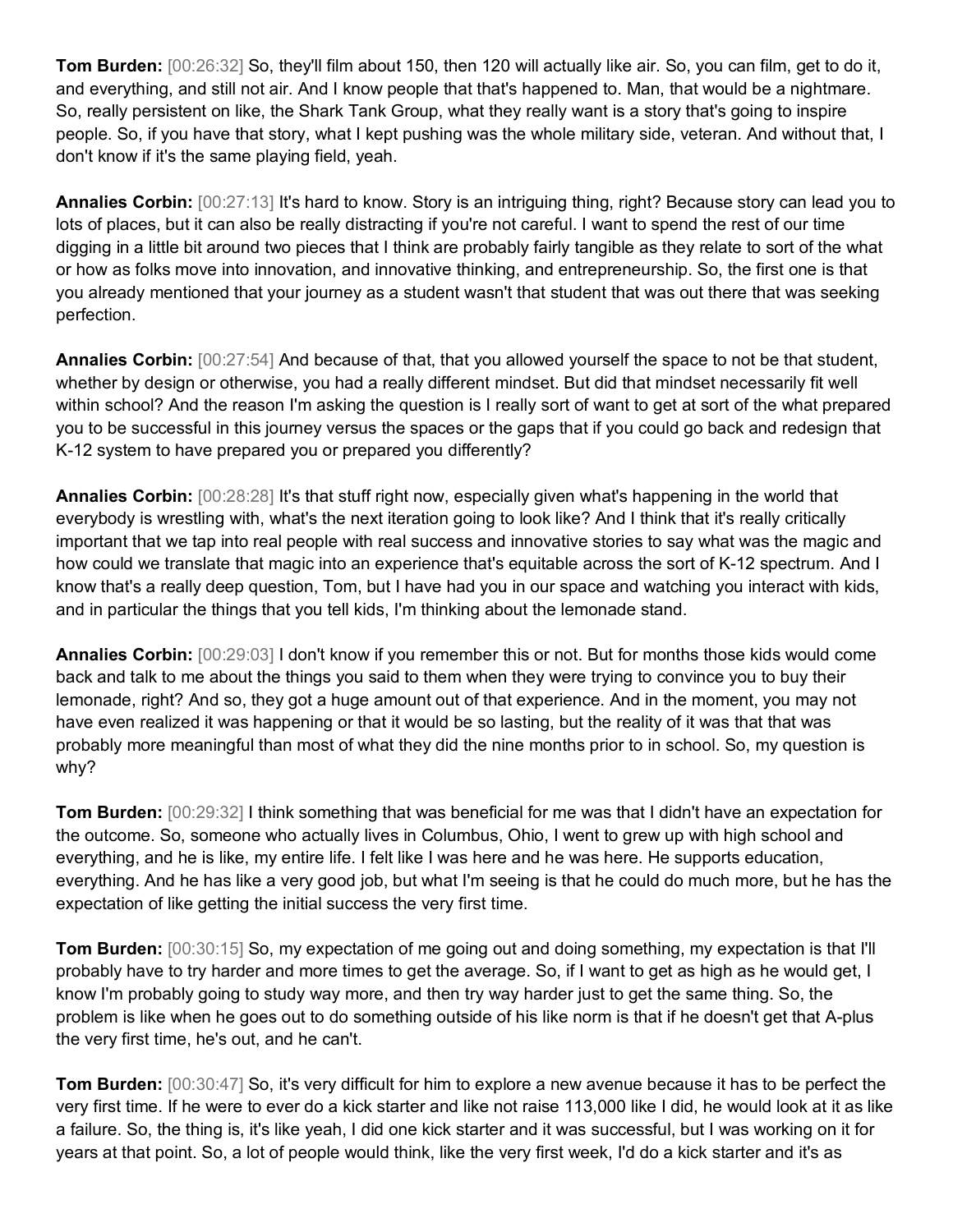successful as Tom's, where like what they don't really see is that I was operating like at C-plus level the entire time of like trying things, it's not working, just keep—

**Tom Burden:** [00:31:33] So, I guess like the point of like failure, I was looking at it more of like a testing or like a learning phase where a lot of people take that super personal, super close to heart of like the failure point. So, I think that is kind of why that I was able to make things work was not being so attached to the testing phase and how the testing phase went where a lot of people are attached to like didn't work out, I failed, I got an F, I'm out, I'm done. So-

**Annalies Corbin:** [00:32:07] You have persistence, but that was a piece that you embraced that your friend doesn't necessarily have that mindset of being serially persistent. Maybe that's one way to think about it, right?

**Tom Burden:** [00:32:20] Right. Which is crazy because if he would have like a pinch more persistence, it would be exponentially growth, very rapid, but because he learns and adapts so fast, but he's only willing to give it one try before he needs to redo it. I think like another important piece was in high school, I was in a vocational school and it was called Tri Star, and I learned machine trades, and I went on to learning CAD, where the machine trades, Mr. Maker was the teacher. I mean, he did have a point of like, here's a bunch of projects we had to make, and I honestly don't even remember my grade.

**Tom Burden:** [00:33:06] I think it was an A, but he like just wanted to see progress and it was more on like the personality of the student. It wasn't like you make this block out of steel, and have all these holes, and like he wouldn't like measure them and check for accuracy. It was kind of like an overall like grade on like personality and productivity. So, I think that that class really did help with like not really focus on like the results, but focus on like how to create things. Was I picking up how to use a mill, use a drill press? Was I using it properly? How is I working with other students?

**Tom Burden:** [00:33:54] So, I think that was pretty important, too, like not so much like, oh, this hole is drilled like ten thousandth of an inch too far, therefore, you get docked. So, I think if you like the current school system as the way it is to basically streamline or mass produce it, and it's more difficult to take every child by case-by-case and see how they're learning, but I do see, obviously, the PAST Foundation as like recognizing the issues and really taking the bull by the horns of like how to properly do it. But yeah, I think—does that answer your question?

**Annalies Corbin:** [00:34:43] It does. I mean, I think that because we do, we wrestle with this all the time. And then, like I said earlier, when I think about what does that next sort of iteration look like, it's really that sort of that combination of taking the pieces and components that are now, right? Mass education is streamlined, in part, to get more folks through it. At the end of the day, it's trying to meet all the needs and to be equitable, but the reality of it is that's not necessarily what we need anymore.

**Annalies Corbin:** [00:35:11] There was a time and a place for it, right? And that system functioned as designed for a very long time. But that's not the world we live in anymore. And I think that's sort of partially part of the big, which is one of the reasons I sort of kind of wanted to dig into it, because I do think there's something to be said for thinking about individualized learners, helping them find their space and their strength, helping them understand the difference between talent, and skill, and superpower or whatever terms that you want to apply to those.

**Annalies Corbin:** [00:35:43] So, I do think that's really important. I want to close our program today talking about sort of another piece that we haven't touched on yet, but I know from conversations with you that it was a piece of this. And certainly, my sense is, watching you with the kids at PAST, that whether you realize that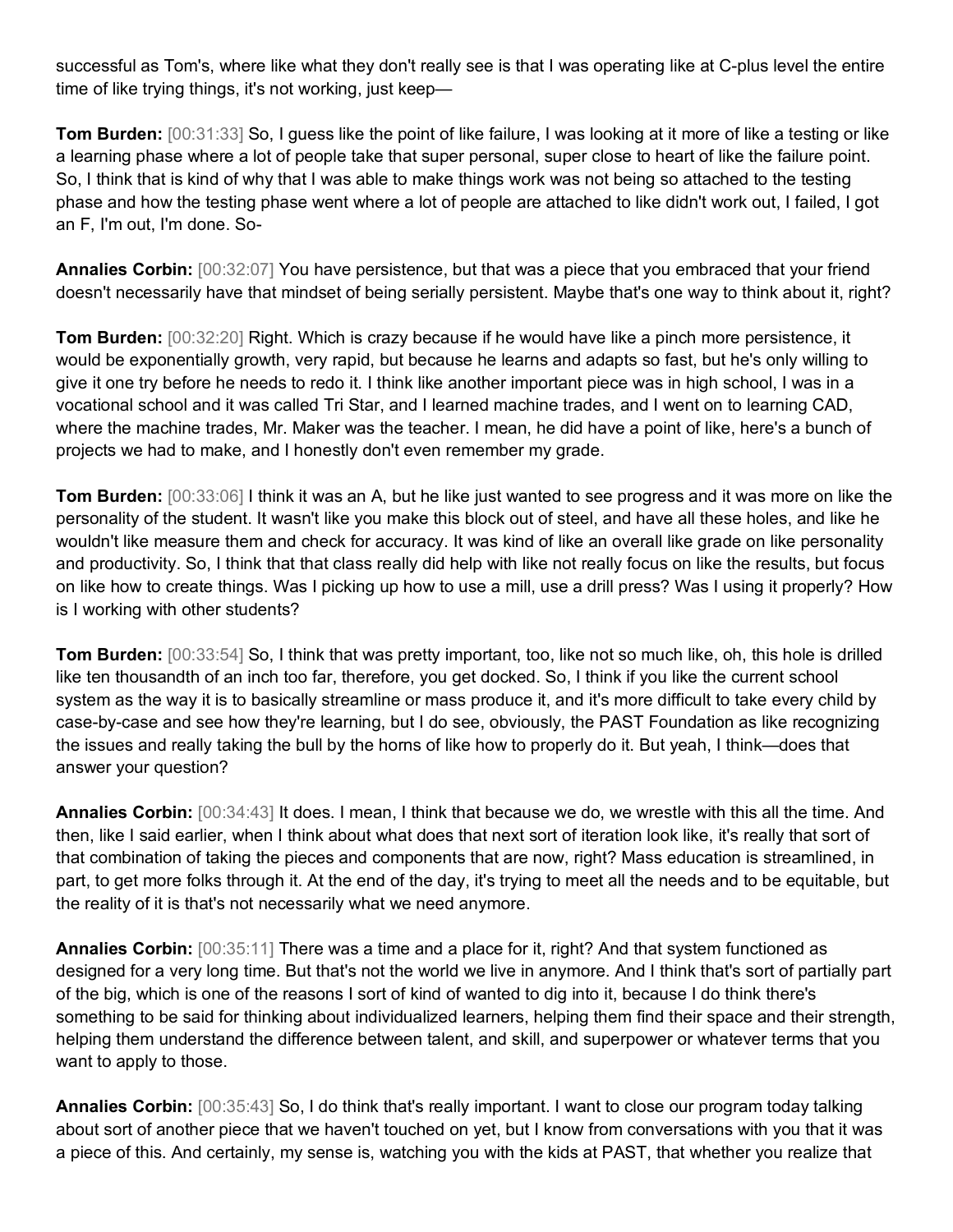you do this or not, I think that my guess is it's an experience that's ingrained in you because you had great mentors along the way, right? And that's one of the other pieces that I feel like is often missing is that we forget that to teach and teach well is really to mentor, right? And that's a very, very different way to think about, how and why I do my job.

**Annalies Corbin:** [00:36:30] So, I suspect that having great mentors along the way made a difference or at the very least, your interest and thinking about the educational system and in the role, the touch points that you have here, there, that that's meaningful because, again, the experience that as I've watched you with kids, they walk away and they're wowed. And not because of the story and not because of the fact you stick a Grypmat to stools and you hold them up as high as your head, right? They love that, but that's not the reason why. They remember it because of the conversations that you have with them, specifically about the things that they're working on. And that's mentorship.

**Tom Burden:** [00:37:18] Yeah.

**Annalies Corbin:** [00:37:18] So, there has to have been some really key mentors along the way or I guess maybe the flip side of my question is I always like to sort of close the program with thinking about what what's that piece of sage moment that you sort of want to share with the world about your journey, or the thing that you've learned, or the thing that you wish you had known as folks are sitting back saying, oh, my gosh, I could be like that guy, Tom. I could transform my classroom and I could produce a thousand young Toms or I could be that entrepreneur in my own basement. And I've got this great idea, but I've never had the courage to try.

**Tom Burden:** [00:37:57] Yeah, I would say, definitely, like my ground, like the foundation mentor, I would say, would be my dad. So, on the side, he would do general construction, and he would have me working with him a lot. And at the time, I'm like, I got to like work with dad, I got to work with dad, but I was like constantly like getting experience of like hands-on experience of how to work with tools, building things. And really, I mean, there wasn't like an A-plus system there.

**Tom Burden:** [00:38:38] It was like kind of, all right, that's good enough or yeah, that looks good. Just like getting like a pass, fail, or approval from dad, like all right, cool, we're moving on. Definitely being hands-on and like working with them gave me a lot of experience. Like one thing you would always say was sometimes, my sister would babysit and there'd be like kids out there. And whenever we would pour concrete, he would say something like, pouring concrete, this is something that your teachers at school haven't ever done. Most of them have never poured concrete.

**Tom Burden:** [00:39:10] And like as a kid, you're like, whoa. Like you guys look up to this like person who's your teacher and you've done something that they most likely don't have an idea about. So, that was like really empowering as a kid. We would do snow removal and he's got a skid loader, and I'd be like really young and driving a skid loader. I mean, when I first started, I would just be like sitting on his lap, like playing with the controller. So, that was kind of getting that different mindset.

**Annalies Corbin:** [00:39:43] A part of it was having the courage to try new things, right? And I see those things coming hand in hand. Part of sort of shifting from a very traditional, very wrote, very memorization sort of based approach to one that allows you to tinker in real time as you learn. And maybe at the end of the day, that's kind of what I'm getting at is that hands-on, that very applied opportunity brings out all kinds of confidence in folks, right? Because I talk to lots of entrepreneurs on this show or in the work that I do, and the thing that, I would say, is consistent among you all, and I put you in that boat, is that somewhere along the way, you had the courage to try.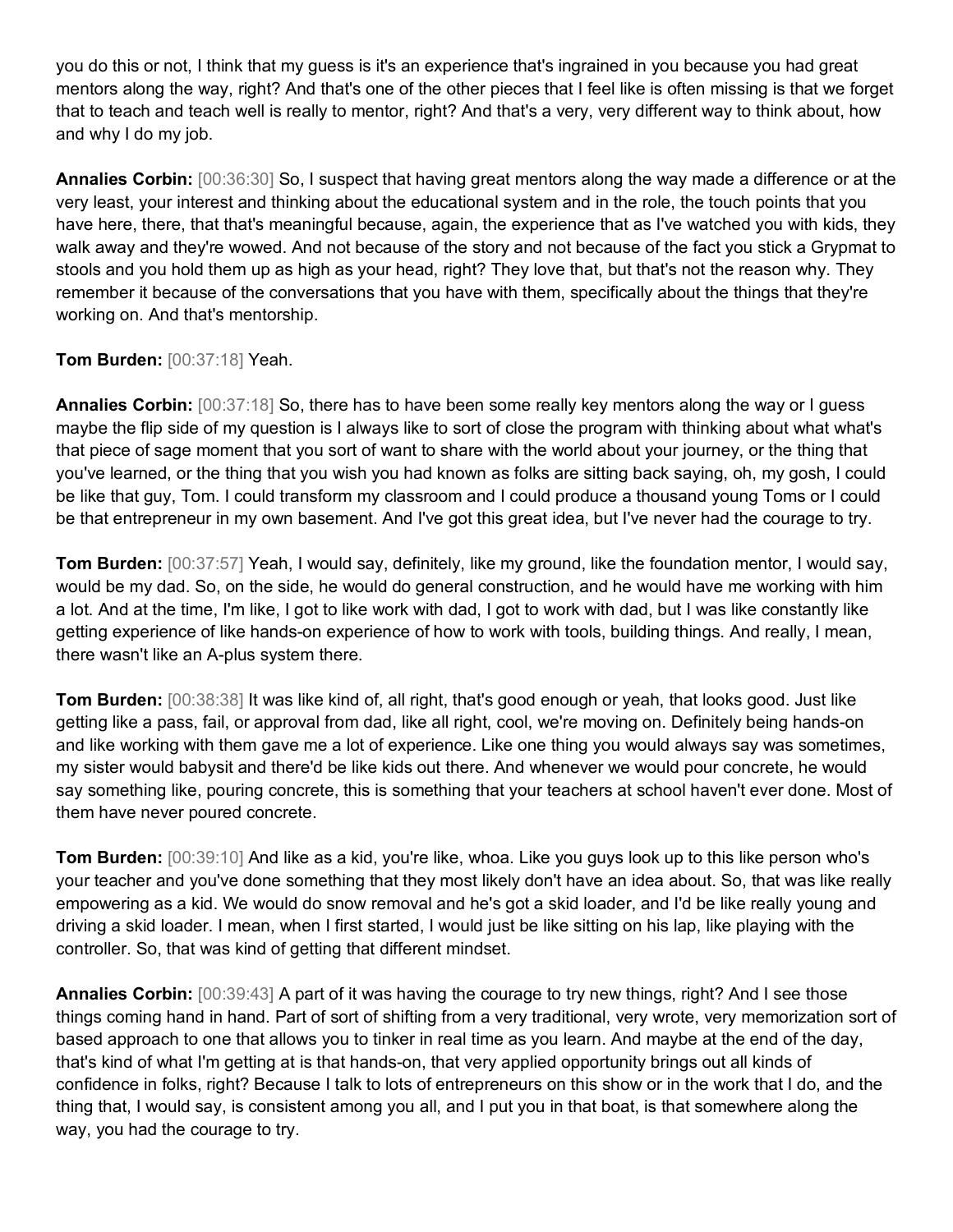**Tom Burden:** [00:40:34] Yeah. Yeah. I think like a big part of my life was working with or playing with Legos as a kid. So, that really gave me like strong 3D imagery skills and like how to create things. And then, working with my dad gave me like realistic of like if I can visualize something, how do you actually like put it together? And I mean, the point of Legos, you're looking through Legos, I mean, you can follow the directions and build whatever they want you to create.

**Tom Burden:** [00:41:06] And then, that really exercise like me understanding Legos and how to make things fit together. And then, got to the point with specifically Mindstorm Legos of like building different robots. What I would do was I would take the like directions of like how to build different things. So, the Mindstorm Legos, there's a bunch of different things that you can make. And there's instructions on how to like build certain parts, like this is with treads, this is with wheels, this is a touch sensor or whatever.

**Tom Burden:** [00:41:40] And when I would be with my mom, like in the car, I would just look at them, and I would think of how they could fit together. And I would think of how I would want to make different things, like something that would be able to like drive around, throw a ball, and pick it up, and throw it again. And I think the learning I was gaining from Legos, it wasn't so much like a pass, fail. It was just like I was turning into like the the testing phase and to like playing time. And that was, I think, a muscle that I was like really exercising. I actually have a tattoo of Legos on my shoulder.

**Annalies Corbin:** [00:42:22] Oh, really? Oh, my. A true lover of Legos.

**Tom Burden:** [00:42:29] Yeah.

**Annalies Corbin:** [00:42:30] There you go.

**Tom Burden:** [00:42:30] But I think that was incremental into like one, having my dad just kind of like looking out like pass, fail, like that's good enough, that will work. And also, that combined with being that C-average student, I think those were definitely hand-in-hand. I remember when I was in the second grade, I think I was supposed to go to summer school. So, there were two parts. Second grade, I was supposed to go to summer school. And my dad was like, it's okay, I used to go to summer school all the time. I think I went every year as a kid.

**Tom Burden:** [00:43:05] So, that made me like okay with like not getting A-plus. I remember specifically when I was in the first grade, she said to the students something about like how we did a bad job on our spelling tests. So, one side of the paper was a spelling test and the other side was math. And she said, there's only one person that got 100%, and she pulled out the paper and it was my name. I was the only one that got 100%. But on the back, I saw that I got a 97% on the math, and it like shocked me, and I was like, I did something wrong on the back. So, first grade, I had this like I need to get everything right.

**Tom Burden:** [00:43:49] And then, second grade when whatever reason why I was going to summer school and my dad told me like, it's okay, that really like got me to not focus so much on like the results, but focus more on like the actual learning. I mean, I didn't know I was actually focused on the learning, but me being okay with not doing it perfect gave me other routes, like at that time, playing with Legos of like no, the Legos had to be perfect. It's just like I would come up with a task for them to do as long, as I completed the task, then I was okay with the outcome. But in the process, I was learning so much about how to build things.

**Annalies Corbin:** [00:44:36] That's awesome. You were learning to love learning. And at the end of the day, if we could get every kid to leave school loving learning, then we would be far and away in a different place than